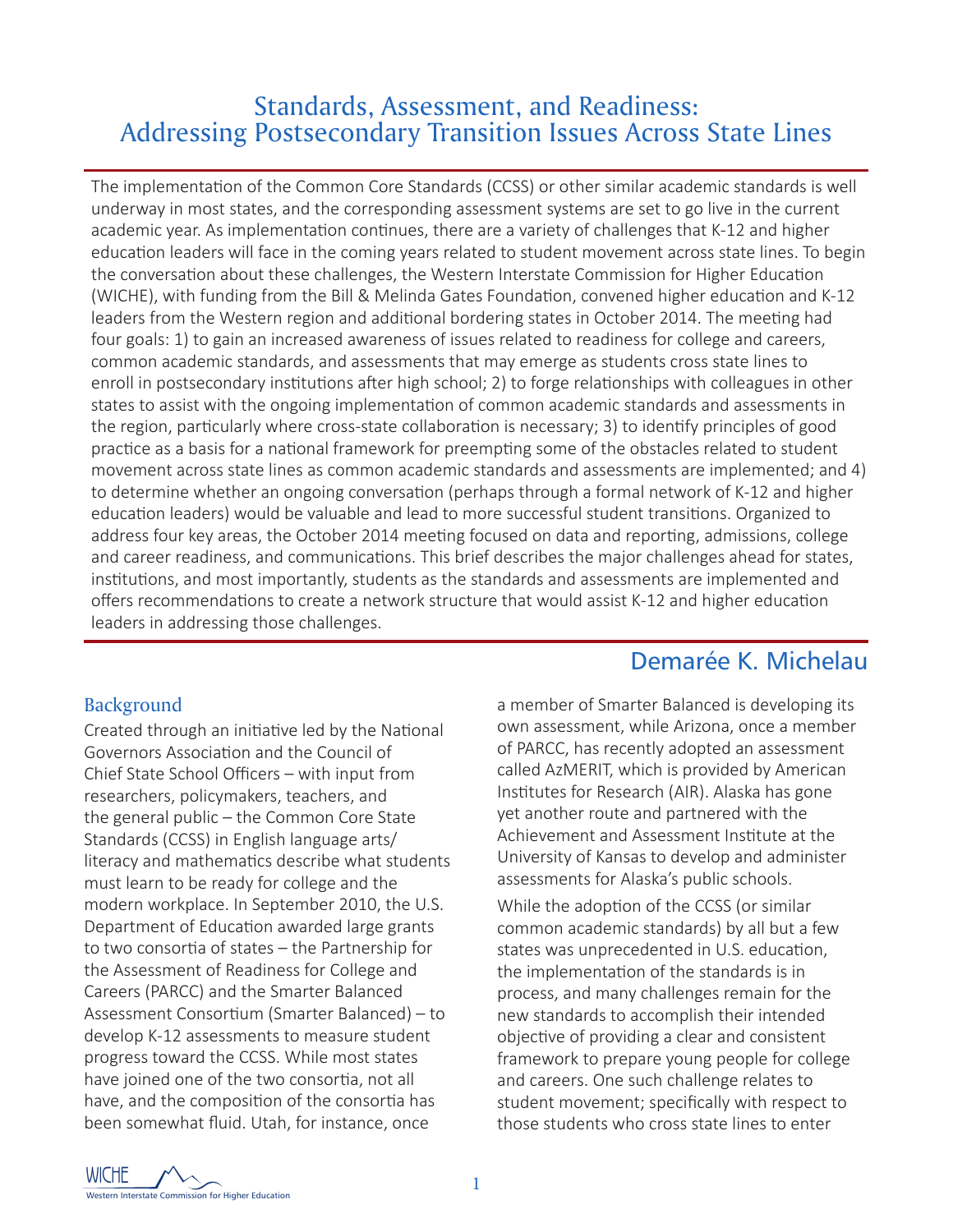postsecondary education directly after high school. Students commonly attend colleges and universities in states other than where they graduated from high school and questions loom about how the standards and results from the assessments will be viewed, accepted, and used as students move between states.

To begin to identify the specific challenges that states, institutions, and most importantly, students will face as the standards and assessments are implemented, WICHE held a meeting of K-12 and higher education leaders in the Western region and additional bordering states titled, "College and Career Readiness, Common Academic Standards, and Assessments: Finding Solutions to Cross-State Challenges." The goals of the meeting, which was held in October 2014, in Broomfield, CO, were to:

- 1. Gain an increased awareness of issues related to readiness for college and careers, common academic standards, and assessments that may emerge as students cross state lines to enroll in postsecondary institutions after high school;
- 2. Forge relationships with colleagues in other states to assist with the ongoing implementation of common academic standards and assessments in the region, particularly where cross-state collaboration is necessary;
- 3. Identify principles of good practice as a basis for a national framework for preempting some of the obstacles related to student movement across state lines as common academic standards and assessments are implemented; and
- 4. Determine whether an ongoing conversation (perhaps through a formal network of K-12 and higher education leaders) would be valuable and lead to more successful student transitions.

Thirty-three key K-12 and higher education leaders from 17 states and the Commonwealth of the Northern Mariana Islands participated as well as staff from both assessment consortia.

## **Challenges**

There are four main areas of concern to K-12 and higher education leaders related to the standards and assessments and student movement across state lines. They are data and reporting, admissions, college and career readiness, and communications.

#### Data and Reporting

Issues surrounding data and the reporting of assessment scores are numerous and complex; there also is a sense of urgency among state leaders because the assessments will be fully implemented in Spring 2015. One of the most important challenges facing states in the next couple of years is to determine how to report scores within and between states and for what purposes. While there are many benefits to the fact that the states will own their own data generated from the assessments, there is a challenge in that there will be no single repository of assessment data associated with individual students, and at this point, no clear mechanism for data transmission. Such a mechanism is needed because the 11th grade assessment scores will indicate to higher education whether a student should be placed into credit-bearing courses in college or is in need of remediation. Further, it is unclear whether existing data systems are prepared to handle this task for in-state students, let alone out-of-state students. Identifying the goals of and creating a framework for these data transactions is critical to the success of the implementation of common academic standards and the related assessments. The assessment scores must have meaning in higher education (in this case an indicator of readiness) or one of the main goals of the CCSS will not have been achieved.

The high school transcript is central to these discussions and corresponding decisions as it may be a mechanism by which scores are reported to postsecondary institutions. Some states intend to report state assessments on student transcripts, while others do not, and some states are in fact prohibited by state law from doing so. This variability in reporting leads to serious questions about how postsecondary institutions will be able to efficiently receive

WICHE Western Interstate Commission for Higher Education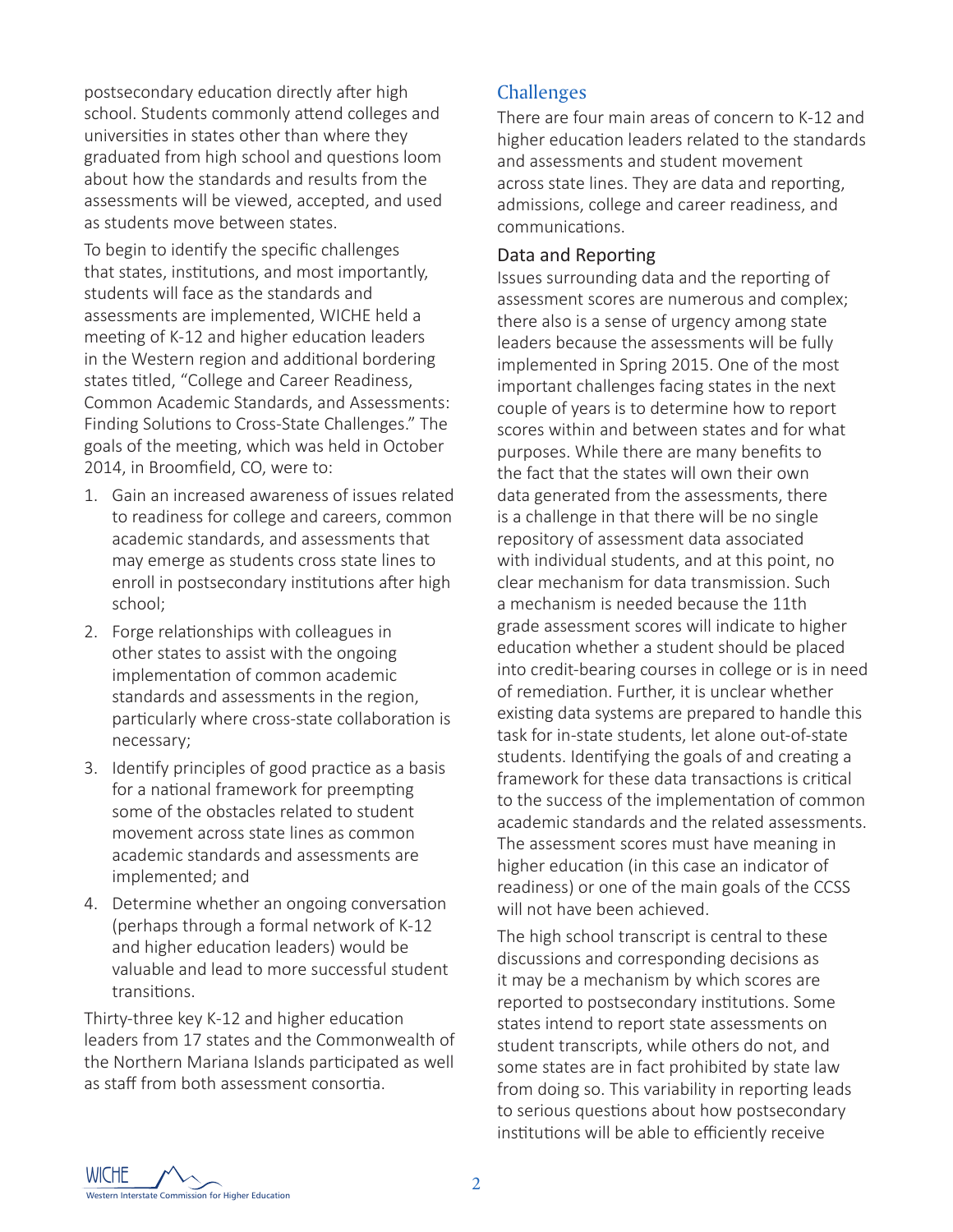scores, including whether scores should be part of the application process or only requested once a student is admitted (to be used as a determinant of placement after admission). As such, state and institutional leaders need opportunities to engage in conversations about what types of information is necessary (not just desired) to provide to postsecondary institutions.

In almost all discussions about how data will be used, stored, and transmitted, there are legitimate questions raised about student privacy. To date, specific decisions about the types of uses of the data have not yet been made. It will be vitally important to strike the right balance on these types of issues so that scores are used as intended and privacy concerns are taken into account. While many of these discussions have happened within the consortia, more will need to occur related to the cross-state issues at hand.

Finally, another key question that complicates this process is at whose request are the data sent to postsecondary institutions (i.e., at a student's request versus an automated process initiated by the institution for applicants)? These challenges and questions require deliberate and coordinated conversations among state K-12 and higher education leaders who have the authority to make decisions that can positively impact student pathways from high school to college.

#### Admissions

The 11th grade assessments in English language arts/literacy and the assessments taken at the end of Algebra II were created to measure student mastery of the CCSS and are not intended for use in admissions. Colorado, however, is one of the few, if not the only state, that will consider scores from the assessment consortia as one of several measures in its admissions policy. While the assessments were not designed for admissions, in its effort to closely align its education system from preschool through workforce, Colorado is moving in this direction, and it is possible that others may look to this strategy as a way to give enhanced meaning to the assessments.

#### College and Career Readiness

By design the 11th grade assessment in English language arts/literacy and the assessments

taken at the end of Algebra II (which for PARCC is an end-of-course test that can be taken at the end of 10th or 11th grade and for Smarter Balanced is inclusive of all high school content through Algebra II and is administered to all 11th graders) are intended to serve as an assessment of the extent to which students are on track to be successful in entry-level, credit-bearing courses. In other words, they will tell students whether they can be placed into credit-bearing courses without the need for remediation. Ideally, if a student is determined to be in need of remediation, that remediation will be provided to him or her while still in high school.

As part of the U.S. Department of Education's 2010 Race to the Top assessment grants, higher education leaders agreed to this concept and indicated that they would participate in the design of the assessment with the goal of using assessments as indicators of college readiness. The rubber will hit the road so to speak when students who have taken these assessments enter college in Fall 2016; for this system to be effective for students, higher education must actually accept the assessments as at least one of the valid and acceptable indicators of college readiness.

In the meantime, higher education leaders at the state and institutional levels must examine and amend their placement policies to align them to the assessment system that has been put in place in their states and to accommodate students who will be arriving at their institutions from other states. Most states and institutions are only beginning to think about how to change their placement policies to account for the new assessments, whether they are PARCC, Smarter Balanced, or another assessment. In the West, California, Colorado, and Washington are far ahead on this issue; for the most part, however, states and institutions are lagging behind despite the fact that a clear placement policy is critical for student success.

In this comprehensive examination of placement policies that states and institutions are going to be undertaking in the next several months, two things are apparent. First, the revised policies need to be clear and transparent, not only so

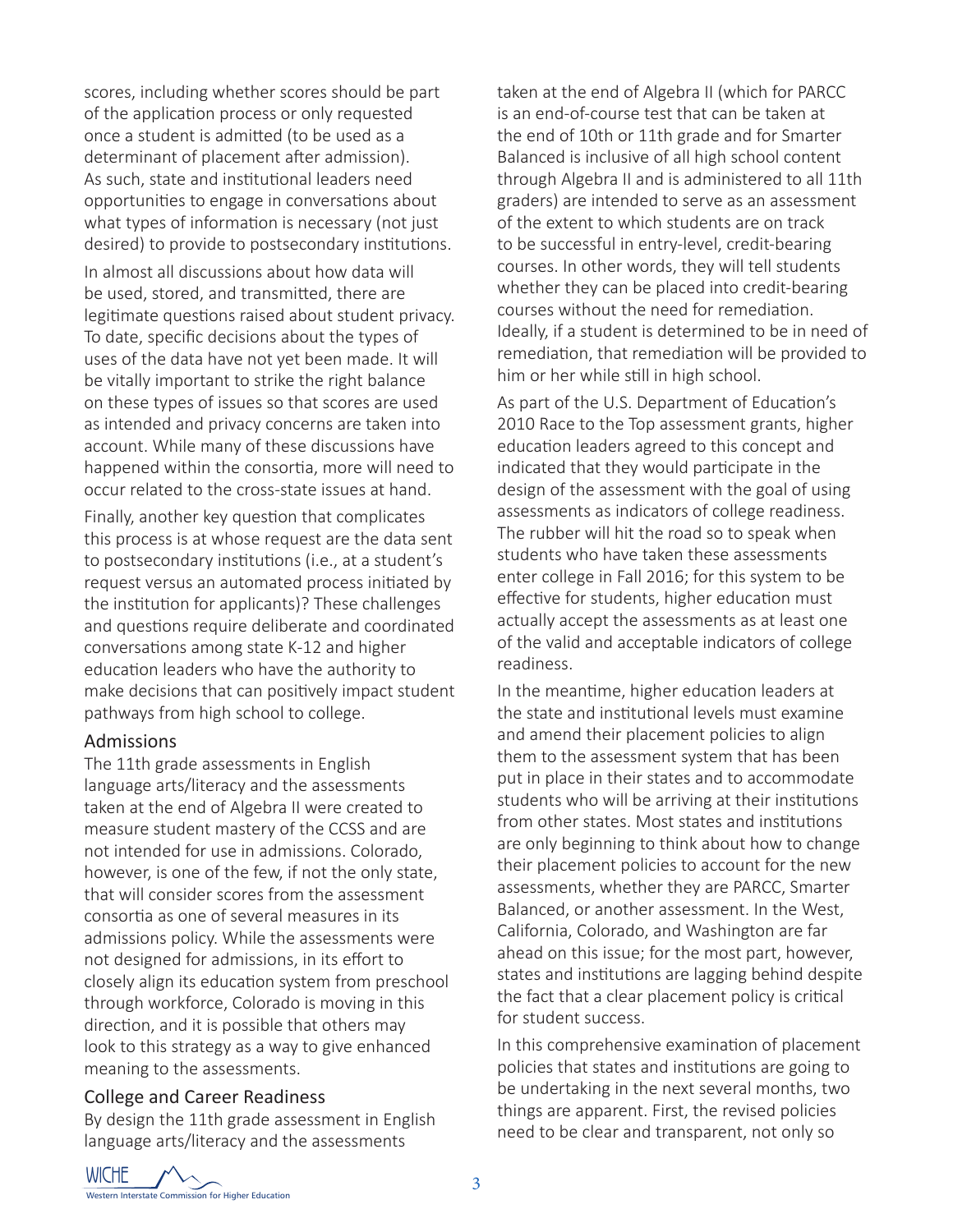that students understand what is expected, but also to secure buy-in from both the K-12 and higher education communities. Second, this is an opportunity to have a fruitful discussion between states about how and whether to incorporate multiple measures of placement in both practice and policy.

To further complicate matters, the two consortia have distinct differences in how they determine what qualifies as college ready. Smarter Balanced recently voted to endorse an approved set of achievement level scores for its states. PARCC, however, will set its achievement level scores next summer after the first round of tests are administered. Smarter Balanced has four achievement levels, whereas PARCC has five performance levels. This difference has the potential to cause challenges for students who cross state lines to attend college in a number of ways. For instance, within the Smarter Balanced achievement levels, Level 3 is considered conditionally exempt. In other words, a student who scores at a Level 3 on the 11th grade assessment is considered conditionally exempt from remedial course work, contingent on evidence of sufficient continued learning in Grade 12. States have the flexibility to determine the meaning of sufficient evidence of continued learning. The challenge for students can occur in several ways. If a student from a PARCC state attends college in a Smarter Balanced state, will that student be considered exempt from remedial coursework or held to some sort of conditional exemption? On the other hand, how might institutions in a PARCC state treat a student with a conditional exemption from a Smarter Balanced state? These are important questions that need to be answered.

Yet another important question that most states have not begun to address is when and how to effectively remediate the students whose 11th grade assessments show that they are not yet college ready. One organization, the Southern Regional Education Board (SREB), through the development of Readiness Courses in math and literacy, which are designed to help close the readiness gap while students are still in high school, has been working to help states deal with this challenge, but there is much more work to be done.

Finally, what this process is also likely to reveal is that there is a need for better assessment literacy across the board, including how to use and incorporate all assessments (e.g., PARCC, Smarter Balanced, SAT, ACT, and placement tests that will continue to be used in various ways) within higher education. A policy conversation among state leaders in the region, including registrars, admissions officers, teacher education faculty, institutional researchers, and staff from advising centers, is necessary to ensure that students have a clear pathway from K-12 to higher education in light of the standards and new assessment systems that are being implemented.

#### Communications

The need for clear and accurate communications about the standards and new assessments has never been greater. First, communicating what the standards and assessments are, why they are needed, and what it means for students and teachers continues to be an important challenge. If the message about the standards and assessments is not communicated clearly and accurately to all stakeholders, including parents, the resulting confusion and concern could distract from the important effort that needs to be focused on effective implementation.

Second, state and institutional leaders in both K-12 and higher education are challenged by misinformation that is penetrating the public and policy environment. This misinformation could threaten to derail the implementation phase if people are not informed enough to be able to decipher between fact and fiction.

Third, communicating to students and parents about all the changes related to placement and admissions (where applicable) is vital to the success of implementation. Students need to fully understand how these changes will affect their entire postsecondary experience wherever they choose to attend college or begin a career.

Overall, the implementation of the standards and assessments requires effective communication about the new ways of doing business to all the necessary people.

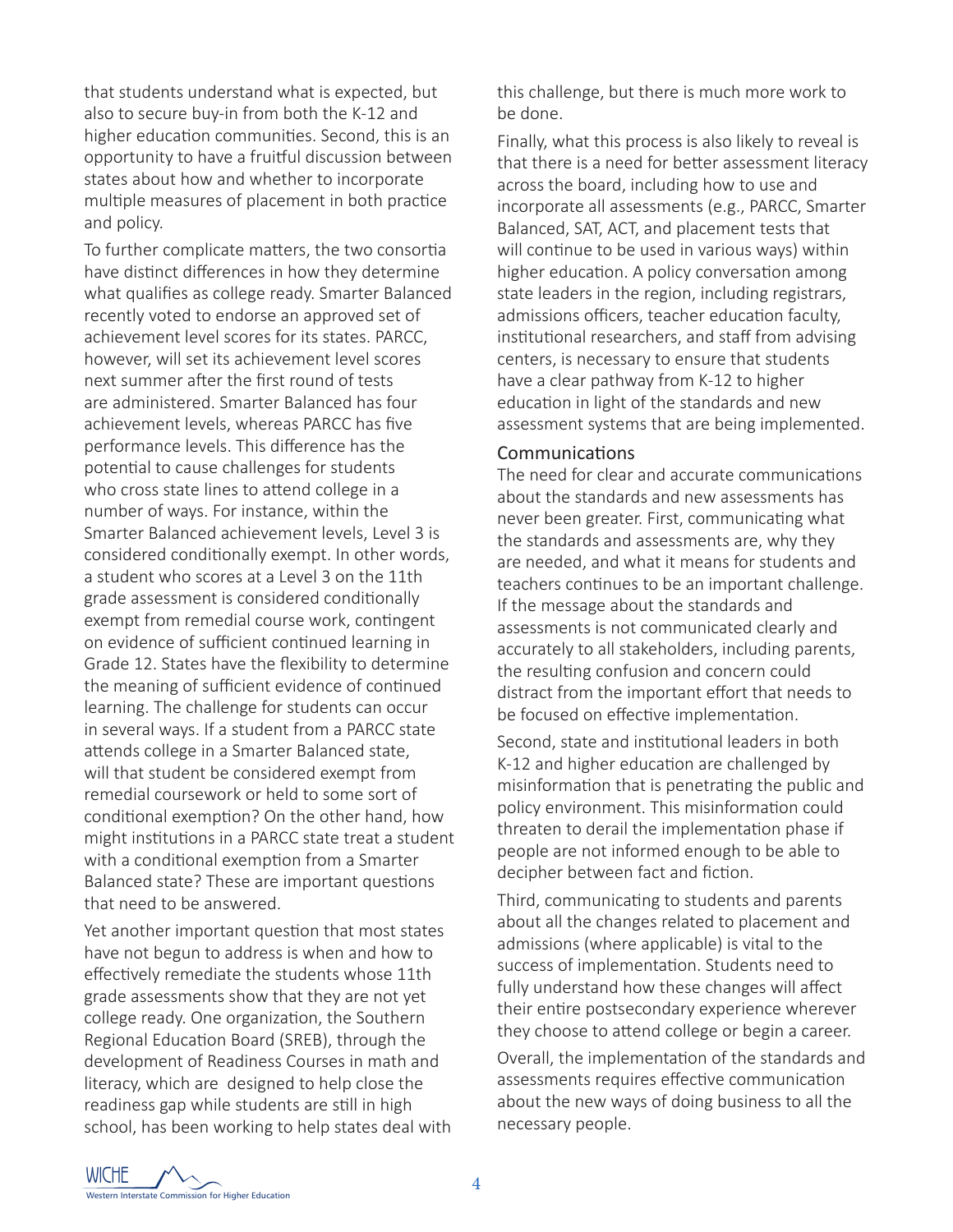## Recommendations

To address the challenges outlined by the K-12 and higher education leaders in October 2014, WICHE recommends creating a network of K-12 and higher education leaders in the Western region and additional bordering states to:

- 1. Address the complex challenges that will arise as students cross state lines to enroll in postsecondary institutions after high school.
- 2. Identify principles of good practice.
- 3. Foster reciprocal arrangements to recognize students assessment results.
- 4. Help states decipher different state agreements related to 12th grade conditions, the requirements set by states related to the conditional exemption as outlined by Smarter Balanced.
- 5. Facilitate the sharing of specific resources (e.g., policies, documents, publications, etc.).
- 6. Foster a national conversation around K-12 assessment with the intent of helping higher education understand different forms of assessment and their use in the two sectors.

Much like the October meeting, the structure of the network must include representatives of K-12 and higher education who are the most knowledgeable about what is happening in their states with respect to the standards and assessments; they must be in the best position to help identify and anticipate the important issues, but also have the creativity and authority to propose solutions.

The network, however, cannot solve each and every problem. Some of the challenges identified are best handled by others in the states, so when necessary, the network members must be willing to identity the most appropriate person to tackle specific challenges. WICHE recommends forming a two-tiered network structure to tackle the challenges with the second tier being nimble and at the discretion of the larger network.

Timing is critical to the development of such a network. The assessments will officially be launched in Spring 2015; students with assessment scores will show up on higher education's doorstep in Fall 2016. These issues will take time to address, and there is not much time left.

Finally, while states have ample opportunities to work toward their respective consortia goals, they simply do not have the time nor the occasions for the necessary discussions to make transitions across state lines smooth for students. Moreover, opportunities for cross-consortia collaborations are even fewer.

## Principles of Good Practice

In creating a network structure that will guide K-12 and higher education leaders as they work together to solve cross-state challenges related to the implementation of common academic standards and assessments, several principles of good practice should guide the effort. The network, should it be formed, will elaborate on these principles.

- **• Solve the challenges as a region.** WICHE believes that a regional approach is the best way to tackle the issues at hand. States simply cannot succeed alone when facing crossstate challenges that span so many topics, but a national approach would become unwieldy very fast. A regional strategy offers the opportunity for cross-state work at a manageable scale.
- **• Establish a primary group of people who meet and communicate regularly to identify and address issues.** The K-12 and higher education leaders who were invited to the October meeting would form the primary network membership. These leaders were selected based on their knowledge of the relevant issues and their position that affords them the authority to make necessary decisions.
- **• Bring the right people together to identify and address specific issues when appropriate.** There must be willingness and acceptance within the network membership that sometimes others within the states are the more appropriate people to handle specific challenges. For the network to be effective and strong, the network leaders will have to delegate as appropriate.